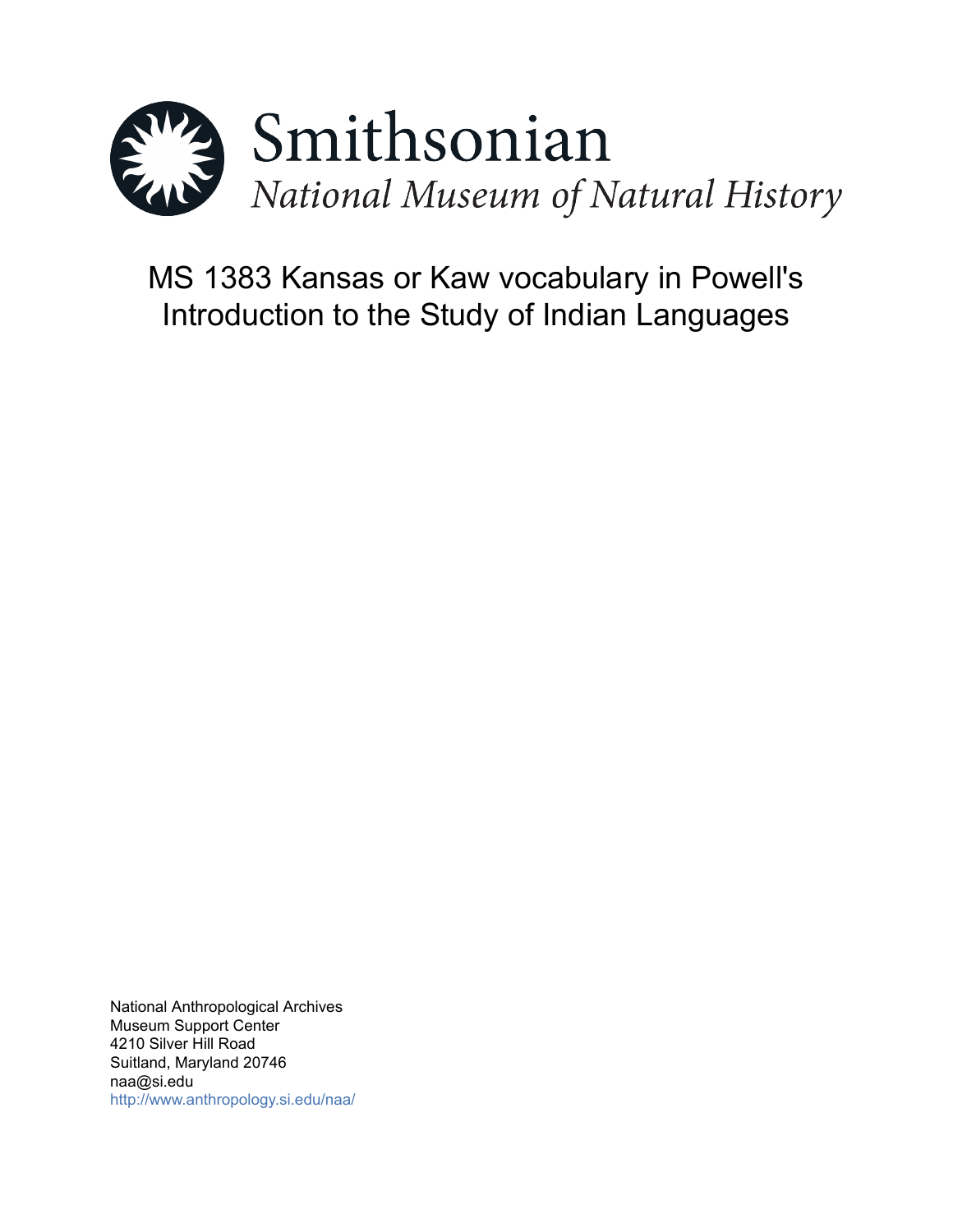## **Table of Contents**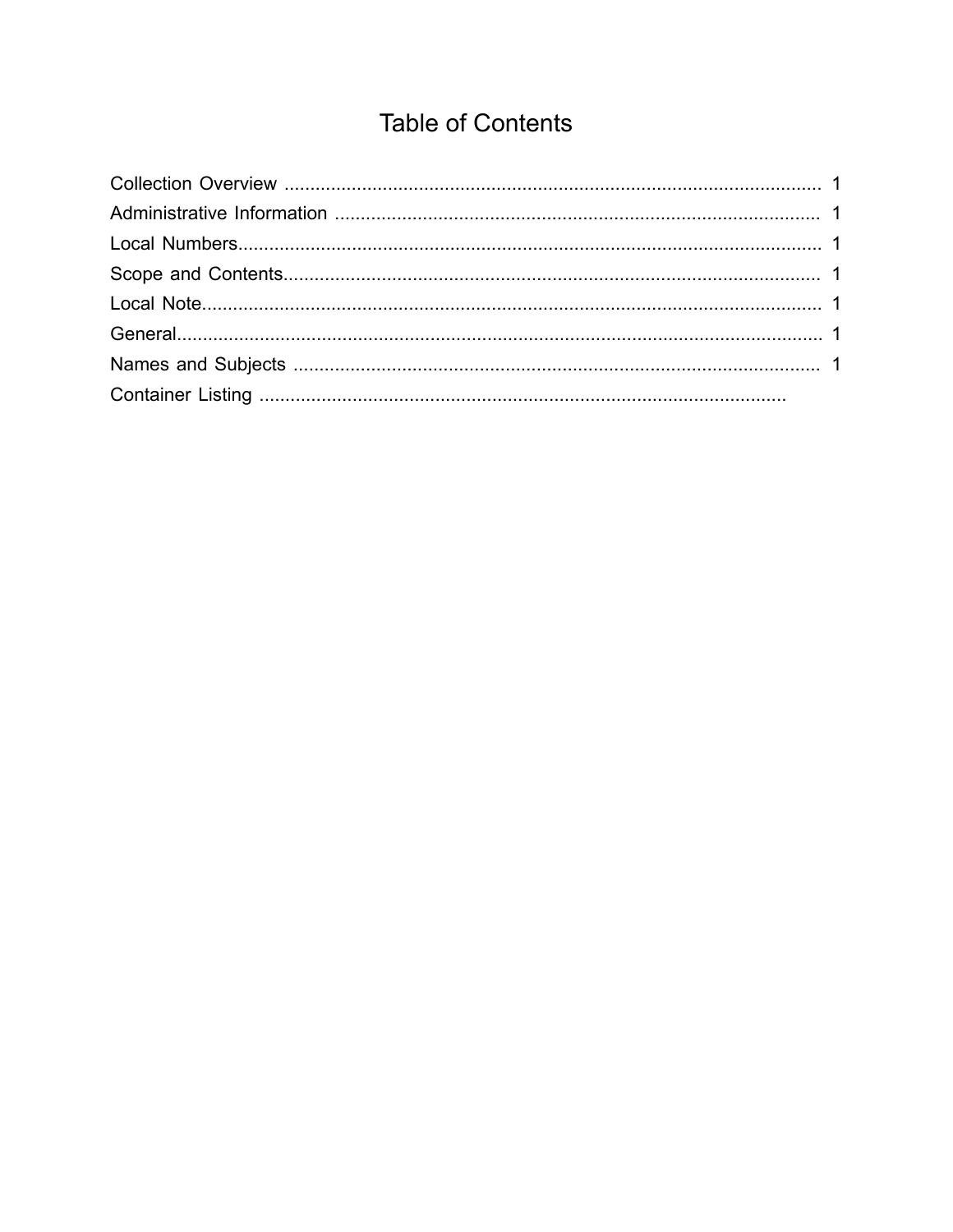#### <span id="page-2-0"></span>**Collection Overview**

| <b>Repository:</b> | National Anthropological Archives                                                             |
|--------------------|-----------------------------------------------------------------------------------------------|
| Title:             | MS 1383 Kansas or Kaw vocabulary in Powell's Introduction to the<br>Study of Indian Languages |
| Date:              | March, 1878                                                                                   |
| Identifier:        | <b>NAA.MS1383</b>                                                                             |
| Creator:           | Stubbs, A. W. (Addison Woodard)<br>Dorsey, James Owen, 1848-1895 (Annotator)                  |
| Extent:            | 39 Pages                                                                                      |
| Language:          | Undetermined.                                                                                 |

### <span id="page-2-1"></span>**Administrative Information**

**Citation** 

Manuscript 1383, National Anthropological Archives, Smithsonian Institution

#### <span id="page-2-3"></span>**Scope and Contents**

In two copies of John Wesley Powell's Introduction to the Study of Indian Languages 1877, with 4L, in handwriting of A. S. Gatschet laid in. Includes marginal notes and additions (mostly in red ink) by J. Owen Dorsey.

<span id="page-2-2"></span>Local Numbers

NAA MS 1383

<span id="page-2-4"></span>Local Note

autograph document

<span id="page-2-5"></span>General

Previously titled "Kansas or Kaw vocabulary."

#### <span id="page-2-6"></span>Names and Subject Terms

This collection is indexed in the online catalog of the Smithsonian Institution under the following terms: